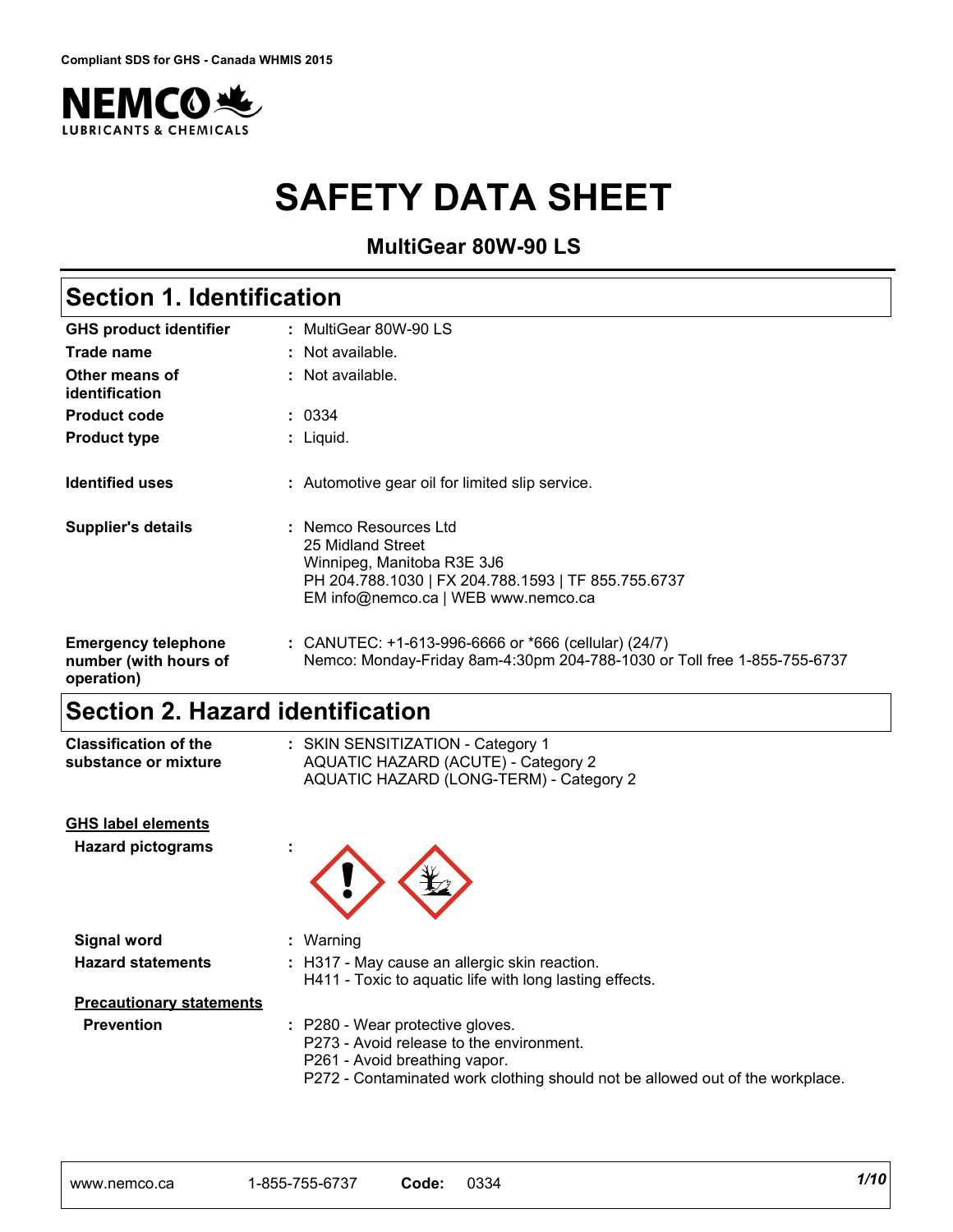

**MultiGear 80W-90 LS**

### **Section 2. Hazard identification**

| <b>Response</b>                                                               | : P391 - Collect spillage.<br>P302 + P352 + P362+P364 - IF ON SKIN: Wash with plenty of soap and water.<br>Take off contaminated clothing and wash it before reuse.<br>P333 + P313 - If skin irritation or rash occurs: Get medical attention. |
|-------------------------------------------------------------------------------|------------------------------------------------------------------------------------------------------------------------------------------------------------------------------------------------------------------------------------------------|
| <b>Storage</b>                                                                | : Not applicable.                                                                                                                                                                                                                              |
| <b>Disposal</b>                                                               | : P501 - Dispose of contents and container in accordance with all local, regional,<br>national and international regulations.                                                                                                                  |
| Other hazards which do not<br>result in classification/<br><b>HHNOC/PHNOC</b> | : None known.                                                                                                                                                                                                                                  |

### **Section 3. Composition/information on ingredients**

| Substance/mixture                | : Mixture        |
|----------------------------------|------------------|
| Other means of<br>identification | : Not available. |

#### **CAS number/other identifiers**

| <b>CAS number</b>                                                                           | : Not applicable. |                                        |                        |
|---------------------------------------------------------------------------------------------|-------------------|----------------------------------------|------------------------|
| <b>Product code</b>                                                                         | 0334              |                                        |                        |
| Ingredient name                                                                             |                   | $\%$ (w/w)                             | <b>CAS number</b>      |
| Polysulfides, di-tert-Bu<br>Phosphoric acid esters/amine salt<br>$(Z)$ -Octadec-9-Enylamine |                   | $1 - 5$<br>$\geq 0.3 - 1$<br>$0.1 - 1$ | 68937-96-2<br>112-90-3 |

\* HMIRA registration number:9104. Filing date: 1/8/2014.

**There are no additional ingredients present which, within the current knowledge of the supplier and in the concentrations applicable, are classified as hazardous to health or the environment and hence require reporting in this section.**

**Occupational exposure limits, if available, are listed in Section 8.**

### **Section 4. First-aid measures**

#### **Description of necessary first aid measures**

| Eye contact         | : Immediately flush eyes with plenty of water, occasionally lifting the upper and lower<br>eyelids. Check for and remove any contact lenses. Continue to rinse for at least 20<br>minutes. Get medical attention if irritation occurs.                                                                                                                                                                                                                                                                                                                                                       |
|---------------------|----------------------------------------------------------------------------------------------------------------------------------------------------------------------------------------------------------------------------------------------------------------------------------------------------------------------------------------------------------------------------------------------------------------------------------------------------------------------------------------------------------------------------------------------------------------------------------------------|
| <b>Inhalation</b>   | : Remove victim to fresh air and keep at rest in a position comfortable for breathing.<br>If not breathing, if breathing is irregular or if respiratory arrest occurs, provide<br>artificial respiration or oxygen by trained personnel. It may be dangerous to the<br>person providing aid to give mouth-to-mouth resuscitation. Get medical attention if<br>adverse health effects persist or are severe. If unconscious, place in recovery<br>position and get medical attention immediately. Maintain an open airway. Loosen<br>tight clothing such as a collar, tie, belt or waistband. |
| <b>Skin contact</b> | : Wash with plenty of soap and water. Wash contaminated clothing thoroughly with<br>water before removing it, or wear gloves. Continue to rinse for at least 20 minutes.<br>Get medical attention. In the event of any complaints or symptoms, avoid further<br>exposure. Wash clothing before reuse. Clean shoes thoroughly before reuse.                                                                                                                                                                                                                                                   |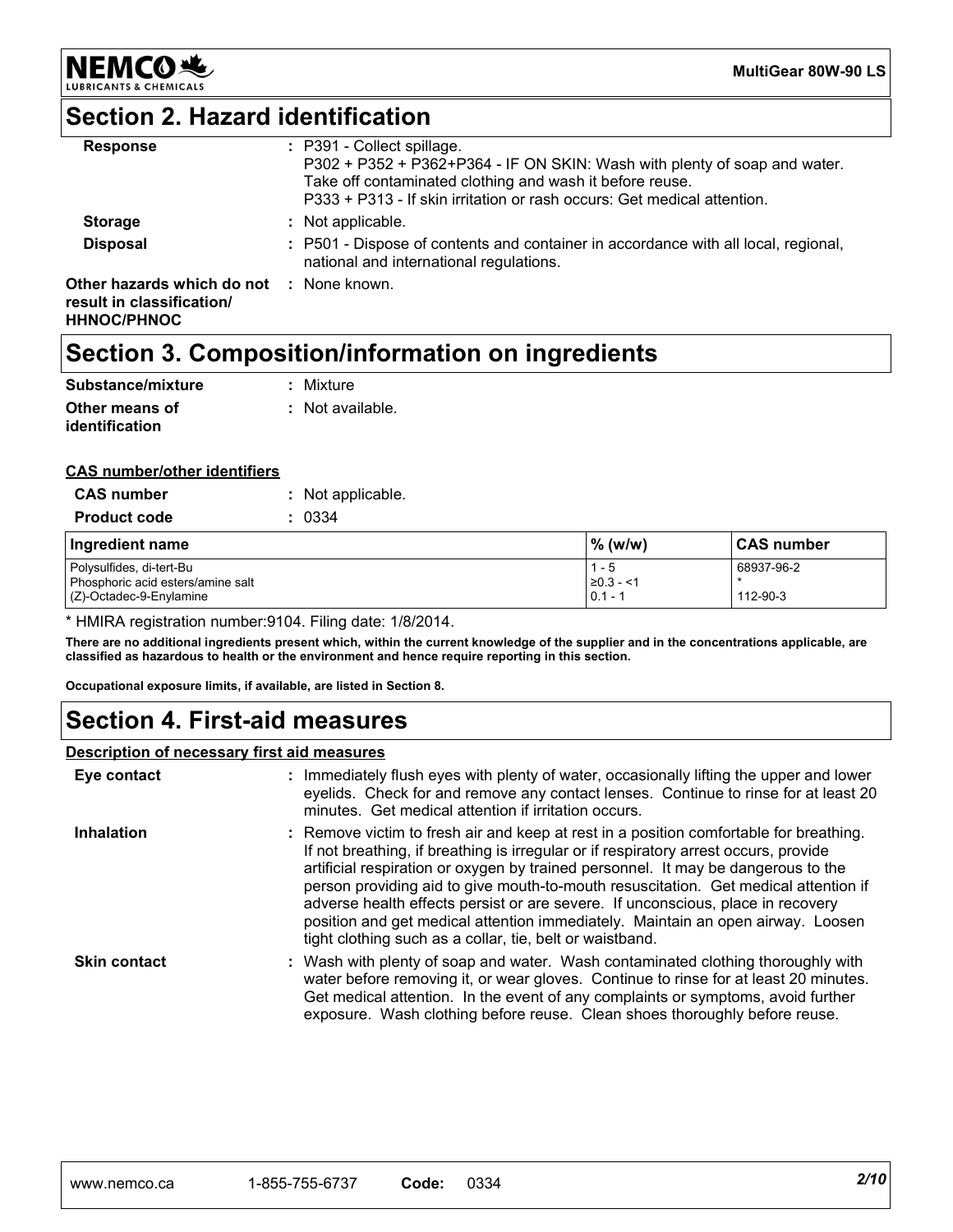

### **Section 4. First-aid measures**

| Ingestion                                          | : Wash out mouth with water. Remove dentures if any. Remove victim to fresh air<br>and keep at rest in a position comfortable for breathing. If material has been<br>swallowed and the exposed person is conscious, give small quantities of water to<br>drink. Stop if the exposed person feels sick as vomiting may be dangerous. Do not<br>induce vomiting unless directed to do so by medical personnel. If vomiting occurs,<br>the head should be kept low so that vomit does not enter the lungs. Get medical<br>attention if adverse health effects persist or are severe. Never give anything by<br>mouth to an unconscious person. If unconscious, place in recovery position and get<br>medical attention immediately. Maintain an open airway. Loosen tight clothing such<br>as a collar, tie, belt or waistband. |
|----------------------------------------------------|------------------------------------------------------------------------------------------------------------------------------------------------------------------------------------------------------------------------------------------------------------------------------------------------------------------------------------------------------------------------------------------------------------------------------------------------------------------------------------------------------------------------------------------------------------------------------------------------------------------------------------------------------------------------------------------------------------------------------------------------------------------------------------------------------------------------------|
| Most important symptoms/effects, acute and delayed |                                                                                                                                                                                                                                                                                                                                                                                                                                                                                                                                                                                                                                                                                                                                                                                                                              |
| <b>Potential acute health effects</b>              |                                                                                                                                                                                                                                                                                                                                                                                                                                                                                                                                                                                                                                                                                                                                                                                                                              |
| Eye contact                                        | : No known significant effects or critical hazards.                                                                                                                                                                                                                                                                                                                                                                                                                                                                                                                                                                                                                                                                                                                                                                          |
| <b>Inhalation</b>                                  | : No known significant effects or critical hazards.                                                                                                                                                                                                                                                                                                                                                                                                                                                                                                                                                                                                                                                                                                                                                                          |
| <b>Skin contact</b>                                | : May cause an allergic skin reaction.                                                                                                                                                                                                                                                                                                                                                                                                                                                                                                                                                                                                                                                                                                                                                                                       |
| Ingestion                                          | : No known significant effects or critical hazards.                                                                                                                                                                                                                                                                                                                                                                                                                                                                                                                                                                                                                                                                                                                                                                          |
| Over-exposure signs/symptoms                       |                                                                                                                                                                                                                                                                                                                                                                                                                                                                                                                                                                                                                                                                                                                                                                                                                              |
| Eye contact                                        | : No known significant effects or critical hazards.                                                                                                                                                                                                                                                                                                                                                                                                                                                                                                                                                                                                                                                                                                                                                                          |
| <b>Inhalation</b>                                  | : No known significant effects or critical hazards.                                                                                                                                                                                                                                                                                                                                                                                                                                                                                                                                                                                                                                                                                                                                                                          |
| <b>Skin contact</b>                                | : Adverse symptoms may include the following:<br>irritation<br>redness                                                                                                                                                                                                                                                                                                                                                                                                                                                                                                                                                                                                                                                                                                                                                       |
| Ingestion                                          | : No known significant effects or critical hazards.                                                                                                                                                                                                                                                                                                                                                                                                                                                                                                                                                                                                                                                                                                                                                                          |
|                                                    | Indication of immediate medical attention and special treatment needed, if necessary                                                                                                                                                                                                                                                                                                                                                                                                                                                                                                                                                                                                                                                                                                                                         |
| Notes to physician                                 | : Treat symptomatically. Contact poison treatment specialist immediately if large<br>quantities have been ingested or inhaled.                                                                                                                                                                                                                                                                                                                                                                                                                                                                                                                                                                                                                                                                                               |
| <b>Specific treatments</b>                         | : No specific treatment.                                                                                                                                                                                                                                                                                                                                                                                                                                                                                                                                                                                                                                                                                                                                                                                                     |
| <b>Protection of first-aiders</b>                  | : No action shall be taken involving any personal risk or without suitable training. It<br>may be dangerous to the person providing aid to give mouth-to-mouth resuscitation.<br>Wash contaminated clothing thoroughly with water before removing it, or wear<br>gloves.                                                                                                                                                                                                                                                                                                                                                                                                                                                                                                                                                     |
|                                                    |                                                                                                                                                                                                                                                                                                                                                                                                                                                                                                                                                                                                                                                                                                                                                                                                                              |

**See toxicological information (Section 11)**

### **Section 5. Fire-fighting measures**

| <b>Extinguishing media</b>                           |                                                                                                                                                                                                             |
|------------------------------------------------------|-------------------------------------------------------------------------------------------------------------------------------------------------------------------------------------------------------------|
| Suitable extinguishing<br>media                      | : Use an extinguishing agent suitable for the surrounding fire.                                                                                                                                             |
| Unsuitable extinguishing<br>media                    | : None known.                                                                                                                                                                                               |
| <b>Specific hazards arising</b><br>from the chemical | : This material is toxic to aquatic life with long lasting effects. Fire water contaminated<br>with this material must be contained and prevented from being discharged to any<br>waterway, sewer or drain. |
| <b>Hazardous thermal</b><br>decomposition products   | : No specific data.                                                                                                                                                                                         |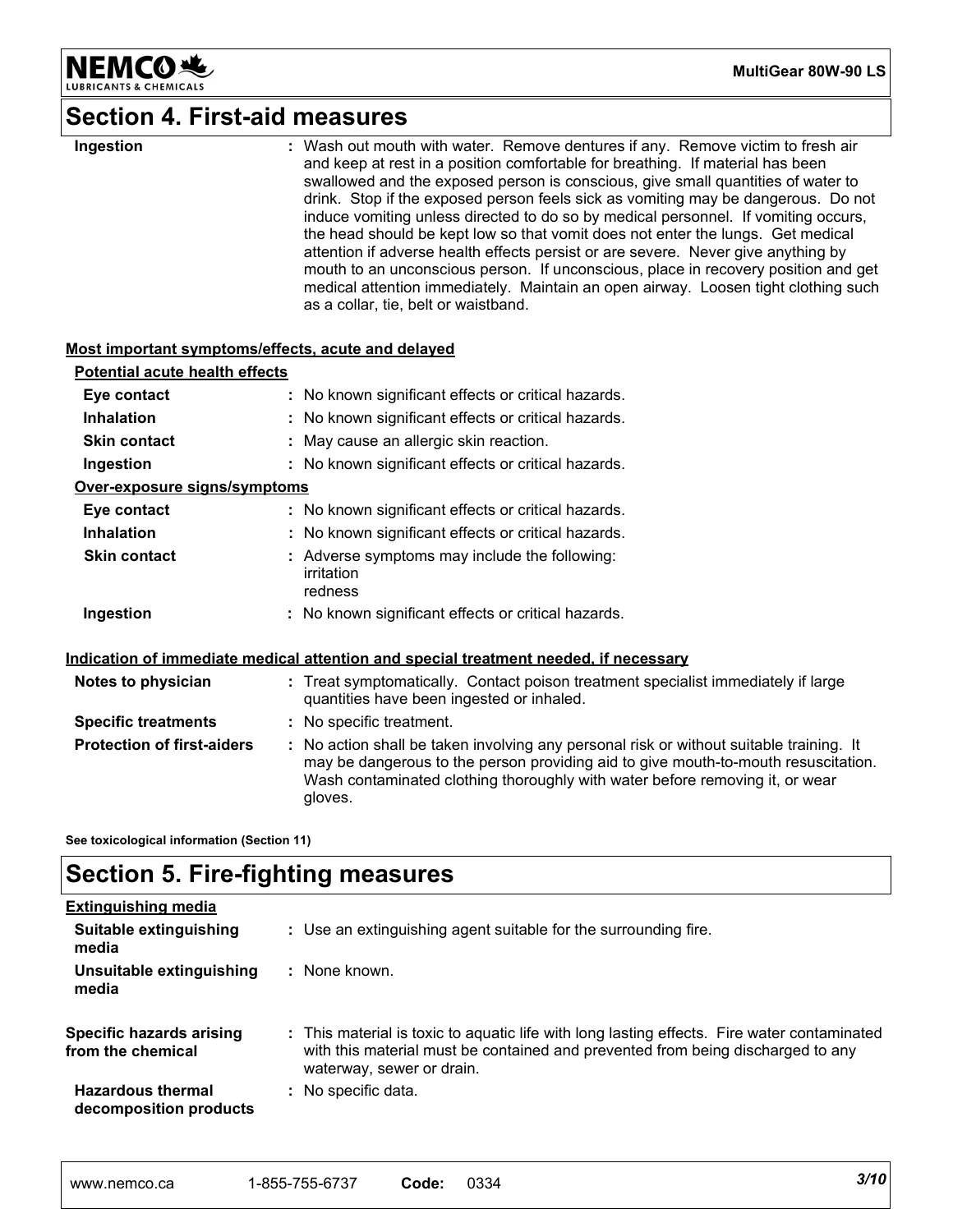

### **Section 5. Fire-fighting measures**

| Special protective actions<br>for fire-fighters          | : No special measures are required.                                                                                                                                         |
|----------------------------------------------------------|-----------------------------------------------------------------------------------------------------------------------------------------------------------------------------|
| <b>Special protective</b><br>equipment for fire-fighters | : Fire-fighters should wear appropriate protective equipment and self-contained<br>breathing apparatus (SCBA) with a full face-piece operated in positive pressure<br>mode. |

### **Section 6. Accidental release measures**

**Personal precautions, protective equipment and emergency procedures**

| For non-emergency<br>personnel   |    | : No action shall be taken involving any personal risk or without suitable training.<br>Keep unnecessary and unprotected personnel from entering. Do not touch or walk<br>through spilled material. Avoid breathing vapor or mist. Provide adequate<br>ventilation. Wear appropriate respirator when ventilation is inadequate. Put on<br>appropriate personal protective equipment. |
|----------------------------------|----|--------------------------------------------------------------------------------------------------------------------------------------------------------------------------------------------------------------------------------------------------------------------------------------------------------------------------------------------------------------------------------------|
| For emergency responders         | ÷. | If specialized clothing is required to deal with the spillage, take note of any<br>information in Section 8 on suitable and unsuitable materials. See also the<br>information in "For non-emergency personnel".                                                                                                                                                                      |
| <b>Environmental precautions</b> |    | : Avoid dispersal of spilled material and runoff and contact with soil, waterways,<br>drains and sewers. Inform the relevant authorities if the product has caused<br>environmental pollution (sewers, waterways, soil or air). Water polluting material.<br>May be harmful to the environment if released in large quantities. Collect spillage.                                    |

#### **Methods and materials for containment and cleaning up**

**Spill**

Stop leak if without risk. Move containers from spill area. Approach release from **:** upwind. Prevent entry into sewers, water courses, basements or confined areas. Wash spillages into an effluent treatment plant or proceed as follows. Contain and collect spillage with non-combustible, absorbent material e.g. sand, earth, vermiculite or diatomaceous earth and place in container for disposal according to local regulations (see Section 13). Dispose of via a licensed waste disposal contractor. Contaminated absorbent material may pose the same hazard as the spilled product. Note: see Section 1 for emergency contact information and Section 13 for waste disposal.

### **Section 7. Handling and storage**

#### **Precautions for safe handling**

| <b>Protective measures</b>                | : Put on appropriate personal protective equipment (see Section 8). Persons with a<br>history of skin sensitization problems should not be employed in any process in<br>which this product is used. Do not get in eyes or on skin or clothing. Do not ingest.<br>Avoid breathing vapor or mist. Avoid release to the environment. Keep in the<br>original container or an approved alternative made from a compatible material, kept<br>tightly closed when not in use. Empty containers retain product residue and can be<br>hazardous. Do not reuse container. |
|-------------------------------------------|-------------------------------------------------------------------------------------------------------------------------------------------------------------------------------------------------------------------------------------------------------------------------------------------------------------------------------------------------------------------------------------------------------------------------------------------------------------------------------------------------------------------------------------------------------------------|
| Advice on general<br>occupational hygiene | : Eating, drinking and smoking should be prohibited in areas where this material is<br>handled, stored and processed. Workers should wash hands and face before eating,<br>drinking and smoking. See also Section 8 for additional information on hygiene<br>measures. Remove contaminated clothing and protective equipment before entering<br>eating areas.                                                                                                                                                                                                     |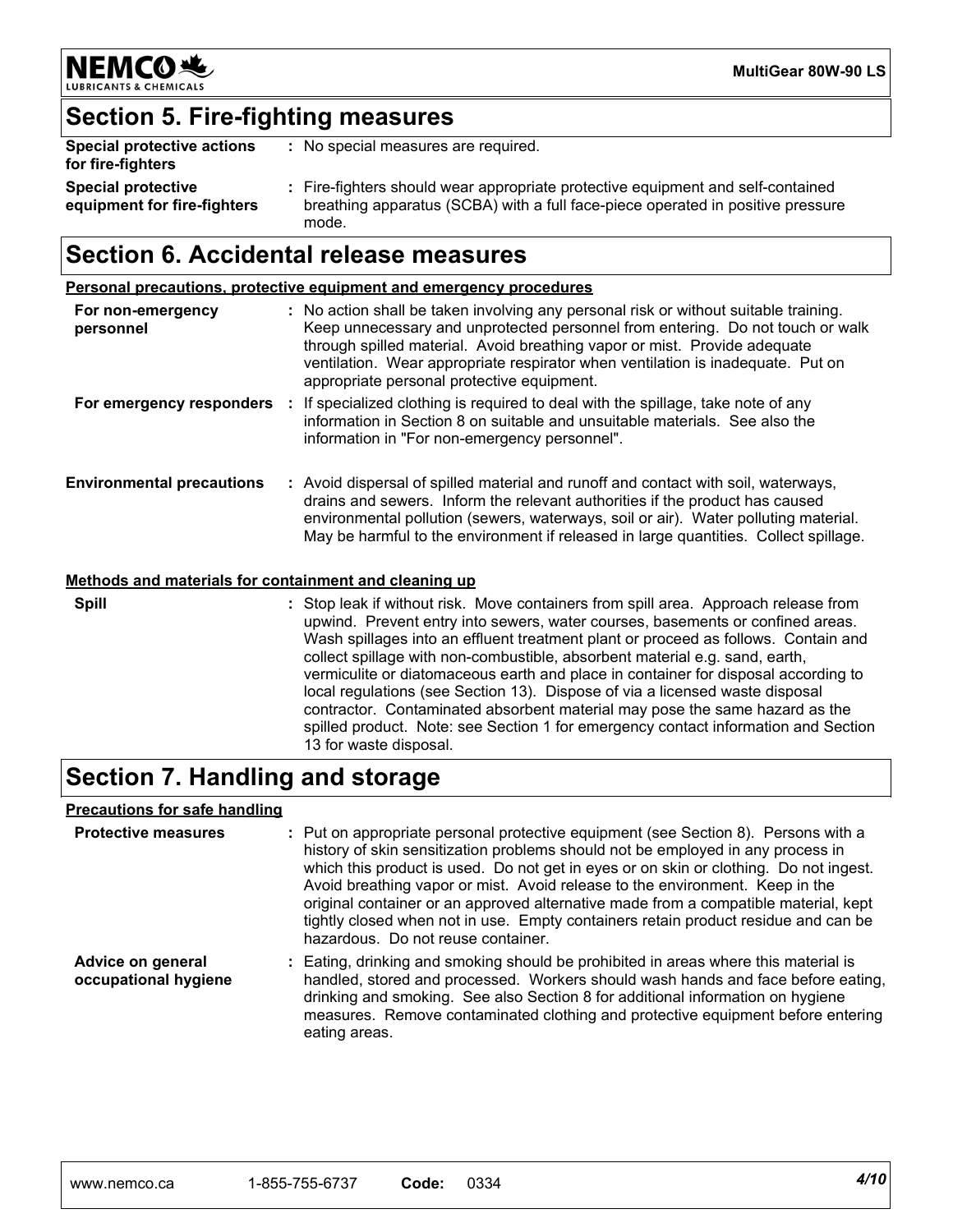

## **Section 7. Handling and storage**

| Conditions for safe storage, | : Store in accordance with local regulations. Store in original container protected from |
|------------------------------|------------------------------------------------------------------------------------------|
| including any                | direct sunlight in a dry, cool and well-ventilated area, away from incompatible          |
| incompatibilities            | materials (see Section 10) and food and drink. Keep container tightly closed and         |
|                              | sealed until ready for use. Containers that have been opened must be carefully           |
|                              | resealed and kept upright to prevent leakage. Do not store in unlabeled containers.      |
|                              | Use appropriate containment to avoid environmental contamination.                        |

### **Section 8. Exposure controls/personal protection**

| <b>Control parameters</b>                 |                                                                                                                                                                                                                                                                                                                                                                                                                                                                                                                                                                                                                           |
|-------------------------------------------|---------------------------------------------------------------------------------------------------------------------------------------------------------------------------------------------------------------------------------------------------------------------------------------------------------------------------------------------------------------------------------------------------------------------------------------------------------------------------------------------------------------------------------------------------------------------------------------------------------------------------|
| <b>Occupational exposure limits</b>       |                                                                                                                                                                                                                                                                                                                                                                                                                                                                                                                                                                                                                           |
| None.                                     |                                                                                                                                                                                                                                                                                                                                                                                                                                                                                                                                                                                                                           |
| Appropriate engineering<br>controls       | : Good general ventilation should be sufficient to control worker exposure to airborne<br>contaminants.                                                                                                                                                                                                                                                                                                                                                                                                                                                                                                                   |
| <b>Environmental exposure</b><br>controls | : Emissions from ventilation or work process equipment should be checked to ensure<br>they comply with the requirements of environmental protection legislation.                                                                                                                                                                                                                                                                                                                                                                                                                                                          |
| <b>Individual protection measures</b>     |                                                                                                                                                                                                                                                                                                                                                                                                                                                                                                                                                                                                                           |
| <b>Hygiene measures</b>                   | : Wash hands, forearms and face thoroughly after handling chemical products, before<br>eating, smoking and using the lavatory and at the end of the working period.<br>Appropriate techniques should be used to remove potentially contaminated clothing.<br>Contaminated work clothing should not be allowed out of the workplace. Wash<br>contaminated clothing before reusing. Ensure that eyewash stations and safety<br>showers are close to the workstation location.                                                                                                                                               |
| <b>Eye/face protection</b>                | : Safety eyewear complying with an approved standard should be used when a risk<br>assessment indicates this is necessary to avoid exposure to liquid splashes, mists,<br>gases or dusts. If contact is possible, the following protection should be worn,<br>unless the assessment indicates a higher degree of protection: safety glasses with<br>side-shields.                                                                                                                                                                                                                                                         |
| <b>Skin protection</b>                    |                                                                                                                                                                                                                                                                                                                                                                                                                                                                                                                                                                                                                           |
| <b>Hand protection</b>                    | : Chemical-resistant, impervious gloves complying with an approved standard should<br>be worn at all times when handling chemical products if a risk assessment indicates<br>this is necessary. Considering the parameters specified by the glove manufacturer,<br>check during use that the gloves are still retaining their protective properties. It<br>should be noted that the time to breakthrough for any glove material may be<br>different for different glove manufacturers. In the case of mixtures, consisting of<br>several substances, the protection time of the gloves cannot be accurately<br>estimated. |
| <b>Body protection</b>                    | : Personal protective equipment for the body should be selected based on the task<br>being performed and the risks involved and should be approved by a specialist<br>before handling this product.                                                                                                                                                                                                                                                                                                                                                                                                                       |
| Other skin protection                     | : Appropriate footwear and any additional skin protection measures should be<br>selected based on the task being performed and the risks involved and should be<br>approved by a specialist before handling this product.                                                                                                                                                                                                                                                                                                                                                                                                 |
| <b>Respiratory protection</b>             | : Based on the hazard and potential for exposure, select a respirator that meets the<br>appropriate standard or certification. Respirators must be used according to a<br>respiratory protection program to ensure proper fitting, training, and other important<br>aspects of use.                                                                                                                                                                                                                                                                                                                                       |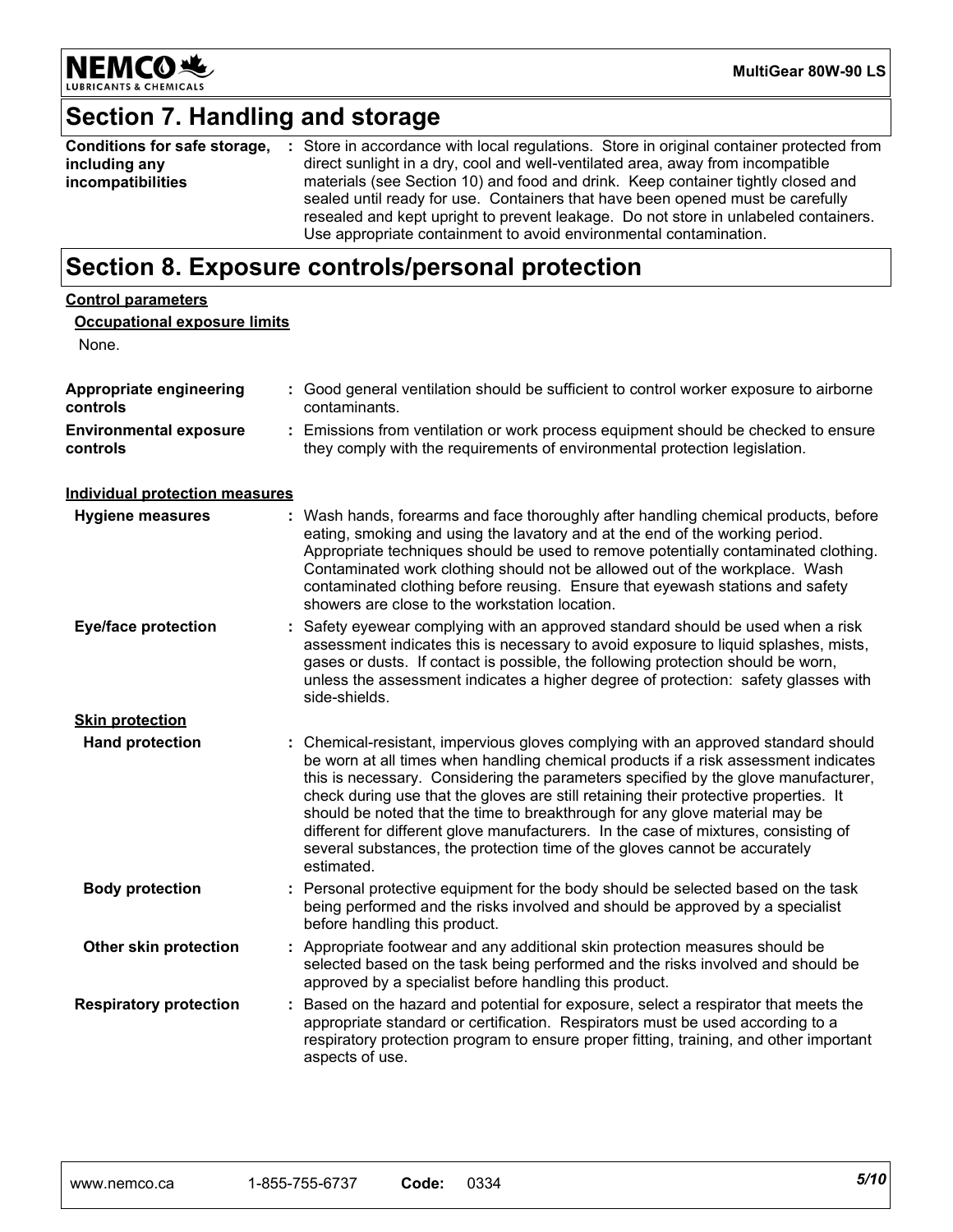

### **Section 9. Physical and chemical properties**

#### **Appearance**

| <b>Physical state</b>                             | : Liquid.                                                |
|---------------------------------------------------|----------------------------------------------------------|
| Color                                             | : Amber. [Dark]                                          |
| Odor                                              | Mild hydrocarbon.                                        |
| <b>Odor threshold</b>                             | : Not available.                                         |
| рH                                                | Not available.                                           |
| <b>Freezing point</b>                             | : $-29^{\circ}$ C (-20.2 $^{\circ}$ F)                   |
| <b>Boiling point</b>                              | Not available.                                           |
| <b>Flash point</b>                                | Closed cup: $207^{\circ}$ C (404.6 $^{\circ}$ F)         |
| <b>Evaporation rate</b>                           | Not available.                                           |
| Flammability (solid, gas)                         | : Not available.                                         |
| Lower and upper explosive<br>(flammable) limits   | : Not available.                                         |
| Vapor pressure                                    | Not available.                                           |
| Vapor density                                     | Not available.                                           |
| <b>Relative density</b>                           | : 0.8703                                                 |
| <b>Solubility</b>                                 | Insoluble.                                               |
| <b>Partition coefficient: n-</b><br>octanol/water | : Not available.                                         |
| <b>Auto-ignition temperature</b>                  | $:$ Not available.                                       |
| <b>Decomposition temperature</b>                  | $:$ Not available.                                       |
| <b>Viscosity</b>                                  | Kinematic: 15.3 cSt (100°C)<br>Kinematic: 130 cSt (40°C) |

### **Section 10. Stability and reactivity**

| <b>Reactivity</b>                            | : No specific test data related to reactivity available for this product or its ingredients.              |  |
|----------------------------------------------|-----------------------------------------------------------------------------------------------------------|--|
| <b>Chemical stability</b>                    | : The product is stable.                                                                                  |  |
| <b>Possibility of hazardous</b><br>reactions | : Under normal conditions of storage and use, hazardous reactions will not occur.                         |  |
| <b>Conditions to avoid</b>                   | : No specific data.                                                                                       |  |
| Incompatible materials                       | : Reactive or incompatible with the following materials: oxidizing materials.                             |  |
| <b>Hazardous decomposition</b><br>products   | : Under normal conditions of storage and use, hazardous decomposition products<br>should not be produced. |  |

### **Section 11. Toxicological information**

#### **Information on toxicological effects**

#### **Acute toxicity**

There is no data available.

#### **Irritation/Corrosion**

There is no data available.

#### **Sensitization**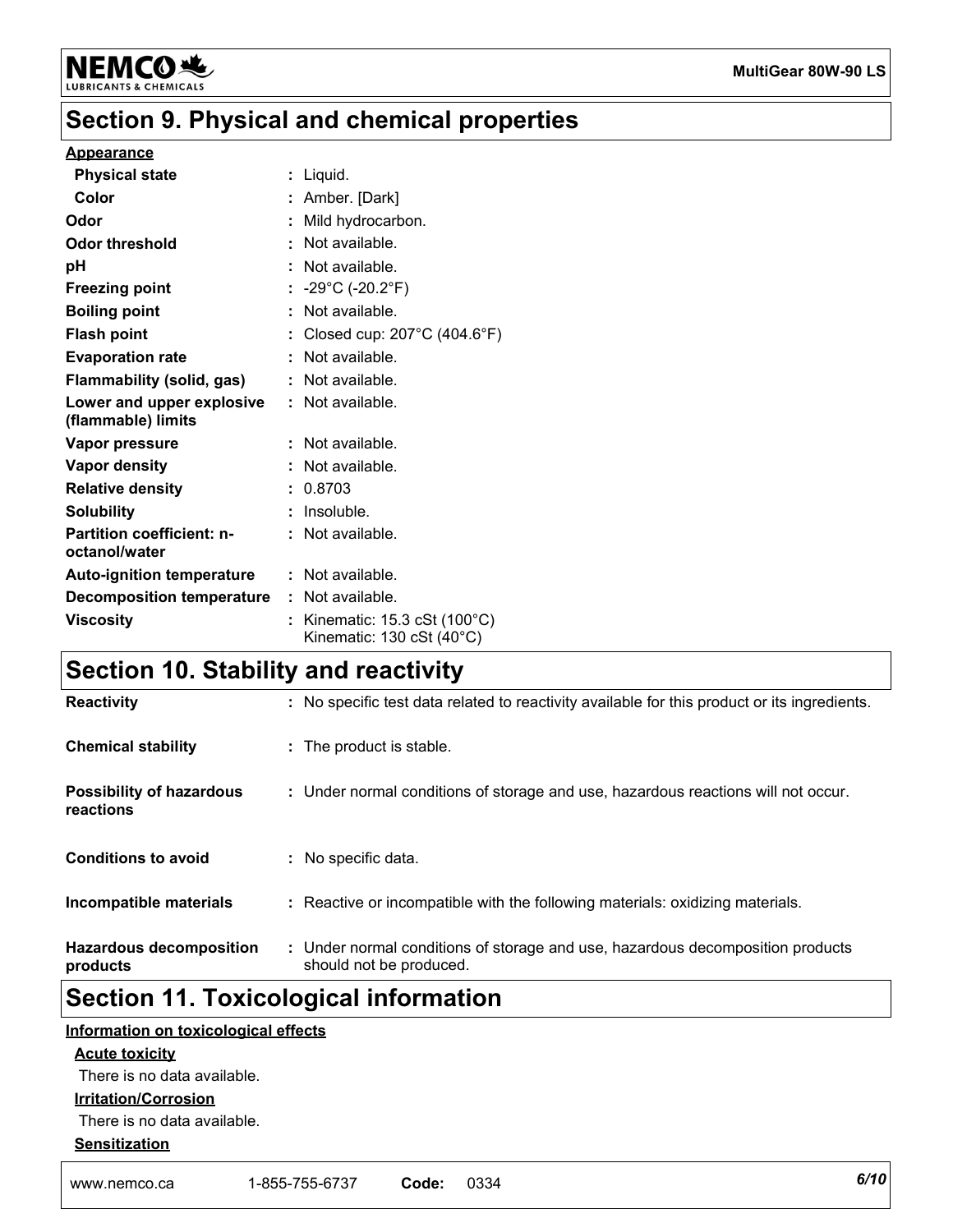

### **Section 11. Toxicological information**

There is no data available.

#### **Mutagenicity**

There is no data available.

#### **Carcinogenicity**

#### **Classification**

| <b>Product/ingredient</b><br>I name                                                                             | OSHA  IARC | <b>NTP</b> | <b>ACGIH</b> | <b>EPA</b> | <b>NIOSH</b> |
|-----------------------------------------------------------------------------------------------------------------|------------|------------|--------------|------------|--------------|
| Distillates (petroleum), hydrotreated   -<br>heavy paraffinic<br>Residual oils (petroleum), solvent-<br>dewaxed |            |            | A4<br>A4     |            |              |

#### **Reproductive toxicity**

There is no data available.

#### **Teratogenicity**

There is no data available.

#### **Specific target organ toxicity (single exposure)**

| <b>Name</b>             | Category   | <b>Route of</b><br>exposure | <b>Target organs</b>            |
|-------------------------|------------|-----------------------------|---------------------------------|
| (Z)-Octadec-9-Enylamine | Category 3 | Not applicable.             | Respiratory tract<br>irritation |

#### **Specific target organ toxicity (repeated exposure)**

| Name                       | <b>Category</b> | l Route of<br><b>exposure</b> | Target organs                                      |
|----------------------------|-----------------|-------------------------------|----------------------------------------------------|
| $(Z)$ -Octadec-9-Enylamine | Category 2      | Not determined                | gastrointestinal tract,<br>immune system and liver |

#### **Aspiration hazard**

| Name                            | Result                         |
|---------------------------------|--------------------------------|
| $\vert$ (Z)-Octadec-9-Enylamine | ASPIRATION HAZARD - Category 1 |

| Information on the likely<br>routes of exposure | : Dermal contact. Eye contact. Inhalation. Ingestion.                        |
|-------------------------------------------------|------------------------------------------------------------------------------|
| <b>Potential acute health effects</b>           |                                                                              |
| Eye contact                                     | : No known significant effects or critical hazards.                          |
| <b>Inhalation</b>                               | : No known significant effects or critical hazards.                          |
| <b>Skin contact</b>                             | : May cause an allergic skin reaction.                                       |
| Ingestion                                       | : No known significant effects or critical hazards.                          |
|                                                 | Symptoms related to the physical, chemical and toxicological characteristics |
| Eye contact                                     | : No known significant effects or critical hazards.                          |
| <b>Inhalation</b>                               | : No known significant effects or critical hazards.                          |
| <b>Skin contact</b>                             | : Adverse symptoms may include the following:<br>irritation<br>redness       |
| Ingestion                                       | : No known significant effects or critical hazards.                          |
|                                                 |                                                                              |

#### **Delayed and immediate effects and also chronic effects from short and long term exposure**

| www.nemco.ca | $-855-755$<br>$\sim$ $\sim$ $\sim$ $\sim$<br>755-6737 | Code: | 0334 | 7/10 |
|--------------|-------------------------------------------------------|-------|------|------|
|--------------|-------------------------------------------------------|-------|------|------|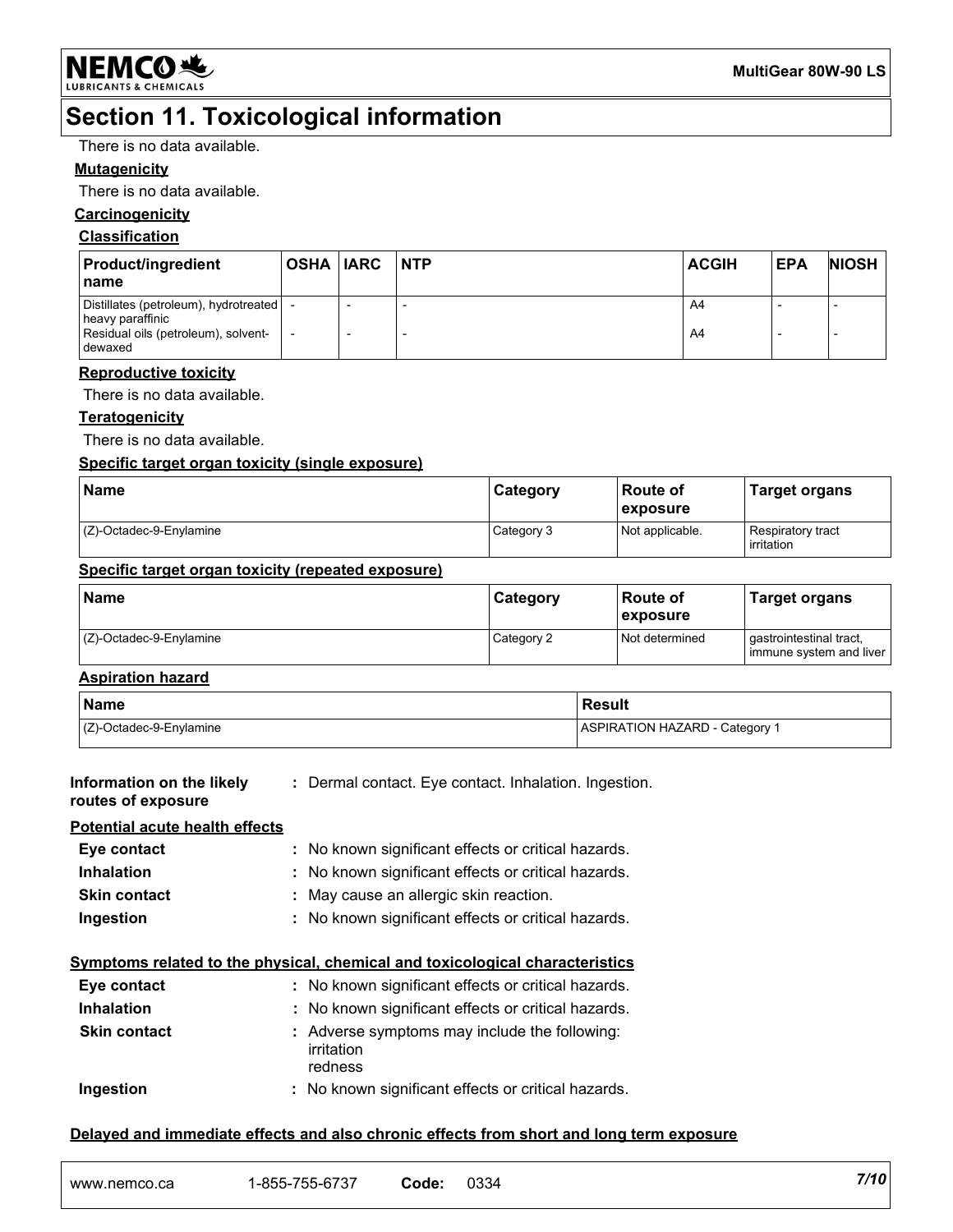**MultiGear 80W-90 LS**

#### **NEMCO头** LUBRIC

### **Section 11. Toxicological information**

| <b>Short term exposure</b>              |                                                                                                          |
|-----------------------------------------|----------------------------------------------------------------------------------------------------------|
| <b>Potential immediate</b><br>effects   | : No known significant effects or critical hazards.                                                      |
| <b>Potential delayed effects</b>        | : No known significant effects or critical hazards.                                                      |
| Long term exposure                      |                                                                                                          |
| <b>Potential immediate</b><br>effects   | : No known significant effects or critical hazards.                                                      |
| <b>Potential delayed effects</b>        | : No known significant effects or critical hazards.                                                      |
| <b>Potential chronic health effects</b> |                                                                                                          |
| General                                 | : Once sensitized, a severe allergic reaction may occur when subsequently exposed<br>to very low levels. |
| Carcinogenicity                         | : No known significant effects or critical hazards.                                                      |
| <b>Mutagenicity</b>                     | : No known significant effects or critical hazards.                                                      |
| <b>Teratogenicity</b>                   | : No known significant effects or critical hazards.                                                      |
| Developmental effects                   | : No known significant effects or critical hazards.                                                      |
| <b>Fertility effects</b>                | : No known significant effects or critical hazards.                                                      |
|                                         |                                                                                                          |

#### **Numerical measures of toxicity**

**Acute toxicity estimates**

There is no data available.

### **Section 12. Ecological information**

#### **Toxicity**

| <b>Product/ingredient name</b>    | l Result       | <b>Species</b> | <b>Exposure</b> |
|-----------------------------------|----------------|----------------|-----------------|
| Phosphoric acid esters/amine salt | EC50 6.4 mg/L  | Algae          | 4 days          |
|                                   | EC50 91.4 mg/L | Daphnia        | 2 days          |
|                                   | $LC5024$ mg/L  | Fish           | 4 days          |
|                                   | NOEC 1.7 mg/L  | Algae          | 4 days          |
|                                   | NOEC 0.12 mg/L | Daphnia        | 21 days         |
|                                   | NOEC 3.2 mg/L  | Fish           | 4 days          |

#### **Persistence and degradability**

| <b>Product/ingredient name</b>    | Test                     | <b>Result</b>   |            | <b>Dose</b> | l Inoculum              |
|-----------------------------------|--------------------------|-----------------|------------|-------------|-------------------------|
| Phosphoric acid esters/amine salt | <b>OECD</b>              | 7.4 % - 28 days |            |             |                         |
|                                   | <b>Aquatic half-life</b> |                 |            |             |                         |
| <b>Product/ingredient name</b>    |                          |                 | Photolysis |             | <b>Biodegradability</b> |

#### **Bioaccumulative potential**

| <b>Product/ingredient name</b> | $\sf{LogP_{ow}}$ | <b>BCF</b> | Potential |
|--------------------------------|------------------|------------|-----------|
| Polysulfides, di-tert-Bu       |                  |            | hiah      |

#### **Mobility in soil**

**Soil/water partition coefficient (KOC)**

**:** There is no data available.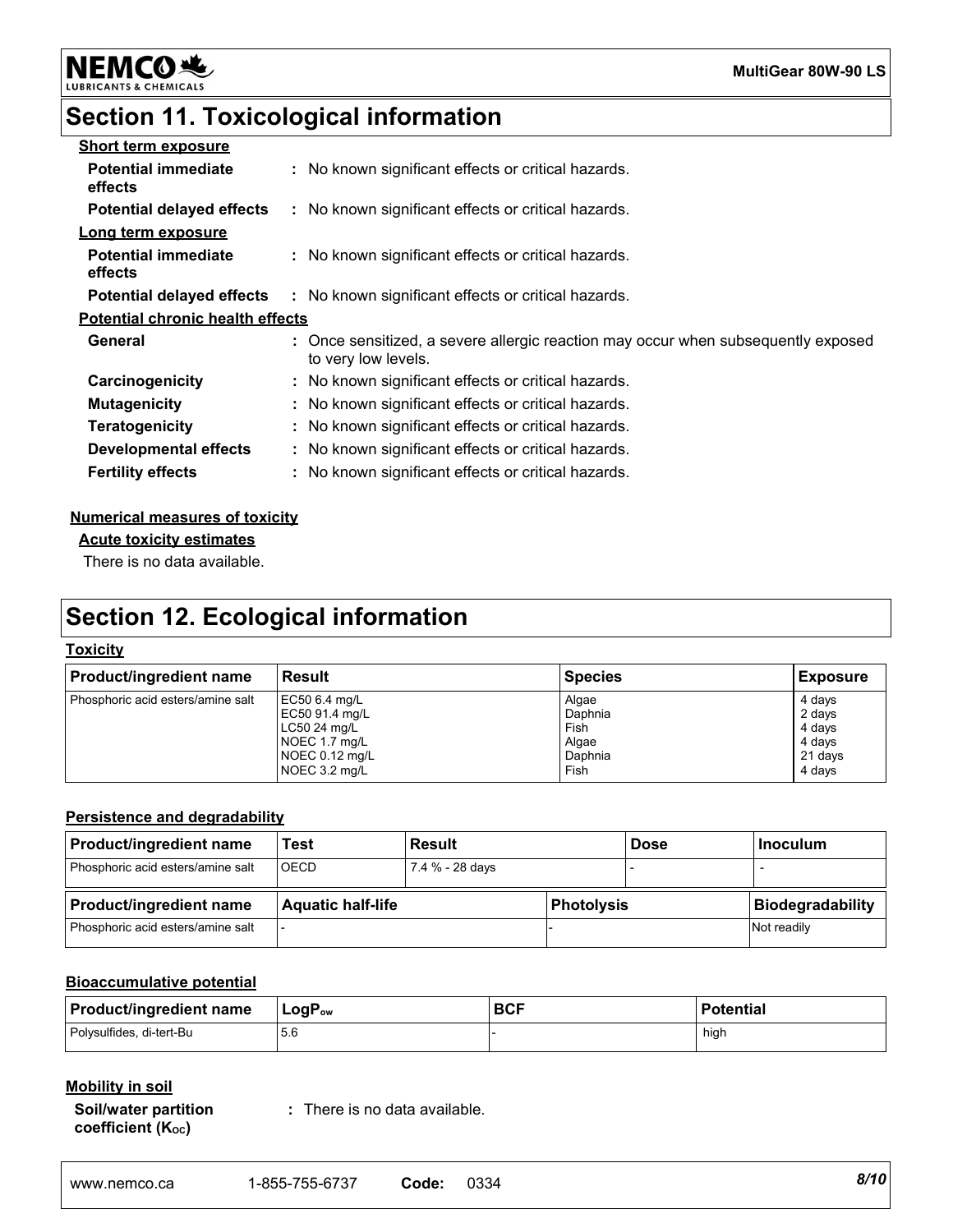

**MultiGear 80W-90 LS**

### **Section 12. Ecological information**

**Other adverse effects :** No known significant effects or critical hazards.

### **Section 13. Disposal considerations**

The generation of waste should be avoided or minimized wherever possible. Disposal of this product, solutions and any by-products should comply with the requirements of environmental protection and waste disposal legislation and any regional local authority requirements. Dispose of surplus and non-recyclable products via a licensed waste disposal contractor. Waste should not be disposed of untreated to the sewer unless fully compliant with the requirements of all authorities with jurisdiction. Waste packaging should be recycled. Incineration or landfill should only be considered when recycling is not feasible. This material and its container must be disposed of in a safe way. Care should be taken when handling empty containers that have not been cleaned or rinsed out. Empty containers or liners may retain some product residues. Avoid dispersal of spilled material and runoff and contact with soil, waterways, drains and sewers. **Disposal methods :**

### **Section 14. Transport information**

|                                      | <b>TDG Classification</b>                                                                                                                                                                                      | <b>IMDG</b>                                                                                                                                                                                                               | <b>IATA</b>                                                                                                                                                                                                      |
|--------------------------------------|----------------------------------------------------------------------------------------------------------------------------------------------------------------------------------------------------------------|---------------------------------------------------------------------------------------------------------------------------------------------------------------------------------------------------------------------------|------------------------------------------------------------------------------------------------------------------------------------------------------------------------------------------------------------------|
| UN number                            | <b>UN3082</b>                                                                                                                                                                                                  | <b>UN3082</b>                                                                                                                                                                                                             | <b>UN3082</b>                                                                                                                                                                                                    |
| <b>UN proper</b><br>shipping name    | ENVIRONMENTALLY HAZARDOUS<br>SUBSTANCE, LIQUID, N.O.S.<br>(Polysulfides, di-tert-Bu)                                                                                                                           | ENVIRONMENTALLY HAZARDOUS<br>SUBSTANCE, LIQUID, N.O.S.<br>(Polysulfides, di-tert-Bu, Phosphoric<br>acid esters/amine salt). Marine<br>pollutant (Polysulfides, di-tert-Bu,<br>Phosphoric acid esters/amine salt)          | ENVIRONMENTALLY HAZARDOUS<br>SUBSTANCE, LIQUID, N.O.S.<br>(Polysulfides, di-tert-Bu, Phosphoric acid<br>esters/amine salt)                                                                                       |
| <b>Transport</b><br>hazard class(es) | 9<br>$\mathbf{r}_2$                                                                                                                                                                                            | 9                                                                                                                                                                                                                         | 9                                                                                                                                                                                                                |
| Packing group                        | $\mathbf{III}$                                                                                                                                                                                                 | $\mathbf{III}$                                                                                                                                                                                                            | $\mathbf{III}$                                                                                                                                                                                                   |
| Environmental<br>hazards             | Yes.                                                                                                                                                                                                           | Yes.                                                                                                                                                                                                                      | Yes.                                                                                                                                                                                                             |
| <b>Additional</b><br>information     | Product classified as per the following<br>sections of the Transportation of<br>Dangerous Goods Regulations: 2.43-2.<br>45 (Class 9), 2.7 (Marine pollutant<br>mark).<br>Non-bulk packages of this product are | This product is not regulated as a<br>dangerous good when transported in<br>sizes of $\leq 5$ L or $\leq 5$ kg, provided the<br>packagings meet the general<br>provisions of 4.1.1.1, 4.1.1.2 and 4.1.<br>1.4 to 4.1.1.8. | This product is not regulated as a<br>dangerous good when transported in<br>sizes of $\leq 5$ L or $\leq 5$ kg, provided the<br>packagings meet the general provisions<br>of 5.0.2.4.1. 5.0.2.6.1.1 and 5.0.2.8. |
|                                      | not regulated as dangerous goods<br>when transported by road or rail.                                                                                                                                          | <b>Emergency schedules (EmS)</b><br>$F-A. S-F$                                                                                                                                                                            |                                                                                                                                                                                                                  |

**AERG :** 171

**Special precautions for user : Transport within user's premises:** always transport in closed containers that are upright and secure. Ensure that persons transporting the product know what to do in the event of an accident or spillage.